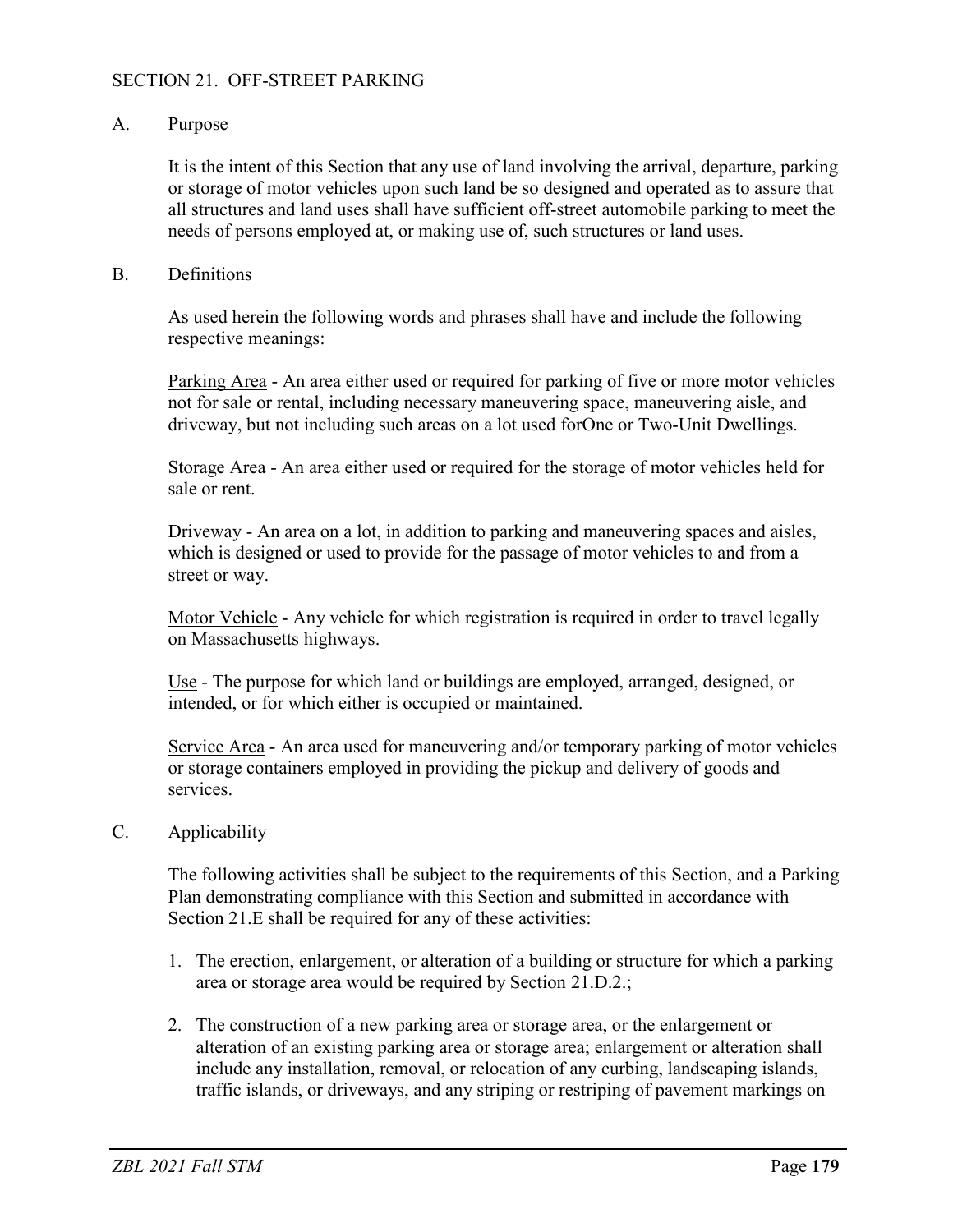an existing parking area or storage area which alters the configuration of the parking area or number of parking spaces; and

- 3. Any change in the use or uses of the structure or land that would require greater parking requirements, as required by Section 21.D.2. from those applicable to the former use(s) of said structure or land.
- D. Regulations and Restrictions
	- 1. General Provisions

The following general provisions shall apply:

- a. No existing off-street parking spaces shall be eliminated by the replacement or enlargement of an existing structure, unless replaced by spaces provided in accordance with this Section;
- b. No existing parking area or existing storage area shall be discontinued or altered if the requirements of this Section would not thereafter be satisfied;
- c. Enlargements or alterations to existing structures with less parking than is required by this Section (unless such deficient parking was allowed by a Variance or Special Permit) shall only be required to provide additional parking to accommodate the additional use (e.g. based on the applicable square footage, ground coverage, dwelling unit, guest room);
- d. Changes in the use or uses of existing structures, or parts thereof, or of land, shall require additional off-street parking spaces in accordance with the provisions of this Section, but only to the extent of such change;
- e. Nothing herein shall be construed to prohibit the owner of a parking or storage area from restricting the use thereof to his customers, employees, or other invitees, nor from charging a reasonable fee for the use thereof; and
- f. Areas required to be kept open and unoccupied by buildings or structures under Section 18.C. and Section 19 may be used to satisfy the provisions of this Section.
- 2. Required Parking

In all districts which require off-street parking in accordance with this Zoning Bylaw, off-street parking shall be provided for uses (excluding public housing for the elderly) according to Table 21.1, Off-Street Parking Requirements. The Table provides the minimum number of parking spaces required for various uses in the zoning districts, but is not intended to indicate the allowed uses in the districts.

Where two or more uses are conducted on a single lot, the minimum number of required parking spaces shall be the sum of the requirements for the uses.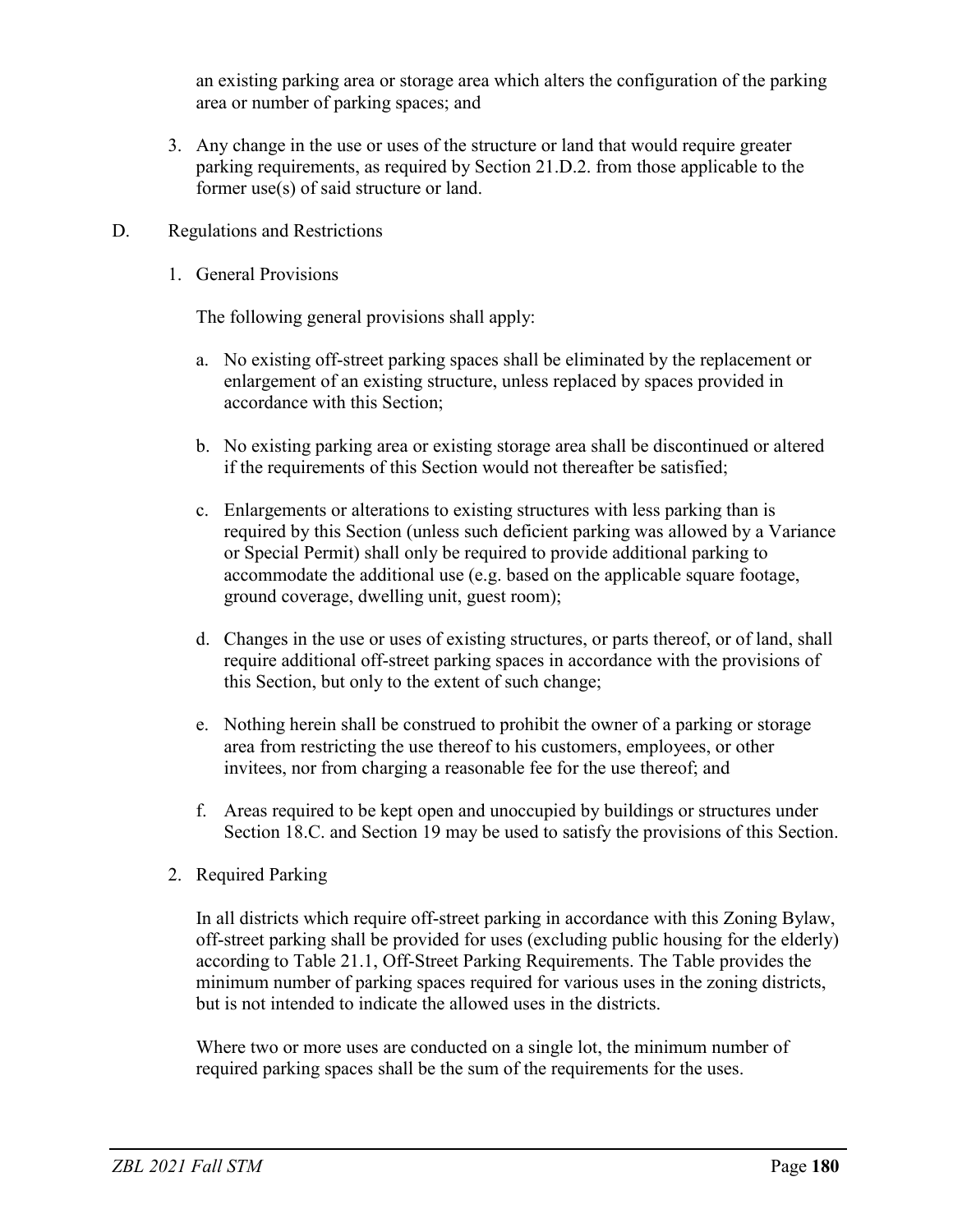| Table 21.1, OII-Street Parking Requirements                                                                                                        |                                                                                                                                                               |                                                                                                                                                                                                                   |  |  |  |
|----------------------------------------------------------------------------------------------------------------------------------------------------|---------------------------------------------------------------------------------------------------------------------------------------------------------------|-------------------------------------------------------------------------------------------------------------------------------------------------------------------------------------------------------------------|--|--|--|
| <b>USE</b>                                                                                                                                         | <b>ZONING DISTRICT</b>                                                                                                                                        | <b>MINIMUM NUMBER OF</b><br><b>PARKING SPACES</b>                                                                                                                                                                 |  |  |  |
| Apartment house,<br>apartment hotels.                                                                                                              | Business Districts A,<br>Industrial Districts A.                                                                                                              | One space for each apartment dwelling<br>unit contained in buildings.                                                                                                                                             |  |  |  |
| Hotel, inn, lodging house,<br>restaurant or other eating<br>place.                                                                                 | <b>Single Residence Districts</b><br>A, General Residence<br>Districts A, Limited<br>Residence Districts,<br>Business Districts A,<br>Industrial Districts A. | Either one space per two guest rooms or<br>one space for each 100 sq. ft.* of area in<br>which food is served, whichever is<br>greater.                                                                           |  |  |  |
| Building used for<br>administrative, clerical,<br>statistical & professional<br>offices, and other similar<br>uses.                                | Administrative and<br>Professional Districts ***,<br>Limited Business Districts.                                                                              | One space for 100 sq. ft.* of ground<br>coverage of buildings but not less than<br>3.2 $\&$ spaces per 1,000 sq. ft. of floor<br>area of buildings.**                                                             |  |  |  |
| Hotel, motel, inn, restaurant<br>operated in conjunction with<br>such similar uses.                                                                | Limited Business Districts.                                                                                                                                   | One space per guestroom and one space<br>for each 100 sq. ft.* of area in which<br>food is served.                                                                                                                |  |  |  |
| Any building where the<br>principal use is motor<br>vehicle sales or service.                                                                      | Business Districts A,<br>Industrial Districts A.                                                                                                              | One space per employee and one space<br>per motor vehicle (not for sale or rental)<br>owned, operated or associated with the<br>establishment and one space per 100 sq.<br>ft.* of area occupied by buildings.    |  |  |  |
| Apartment building or group<br>of buildings containing three<br>or more dwelling units.                                                            | <b>Limited Residence</b><br>Districts.                                                                                                                        | One space on the lot for each dwelling<br>unit.                                                                                                                                                                   |  |  |  |
| Apartment building or group<br>of buildings containing 20<br>or more dwelling units.                                                               | Limited Apartment<br>Districts.                                                                                                                               | 1.5 spaces for each dwelling unit of two<br>bedrooms or less and two parking<br>spaces for each dwelling unit providing<br>three bedrooms or more.                                                                |  |  |  |
| Any building used for any<br>business, industrial,<br>educational or commercial<br>purpose residential uses<br>accessory to an educational<br>use. | Educational Districts A,<br>Business Districts A,<br>Industrial Districts A.                                                                                  | One space for each 150 sq. ft.*<br>occupied by buildings but not less than<br>3.2 spaces per 1,000 sq. ft. of floor area<br>of buildings.**                                                                       |  |  |  |
| Any building used for<br>physical education or<br>physical recreation purpose.                                                                     | Educational Districts B,<br>Business Districts A,<br>Industrial Districts A.                                                                                  | One space for every 3 permanent<br>spectator seats, which shall include<br>folding bleachers that are attached to<br>buildings, but not less than one space<br>per 1,000 sq. ft. of floor area of<br>buildings.** |  |  |  |

# **Table 21.1, Off-Street Parking Requirements**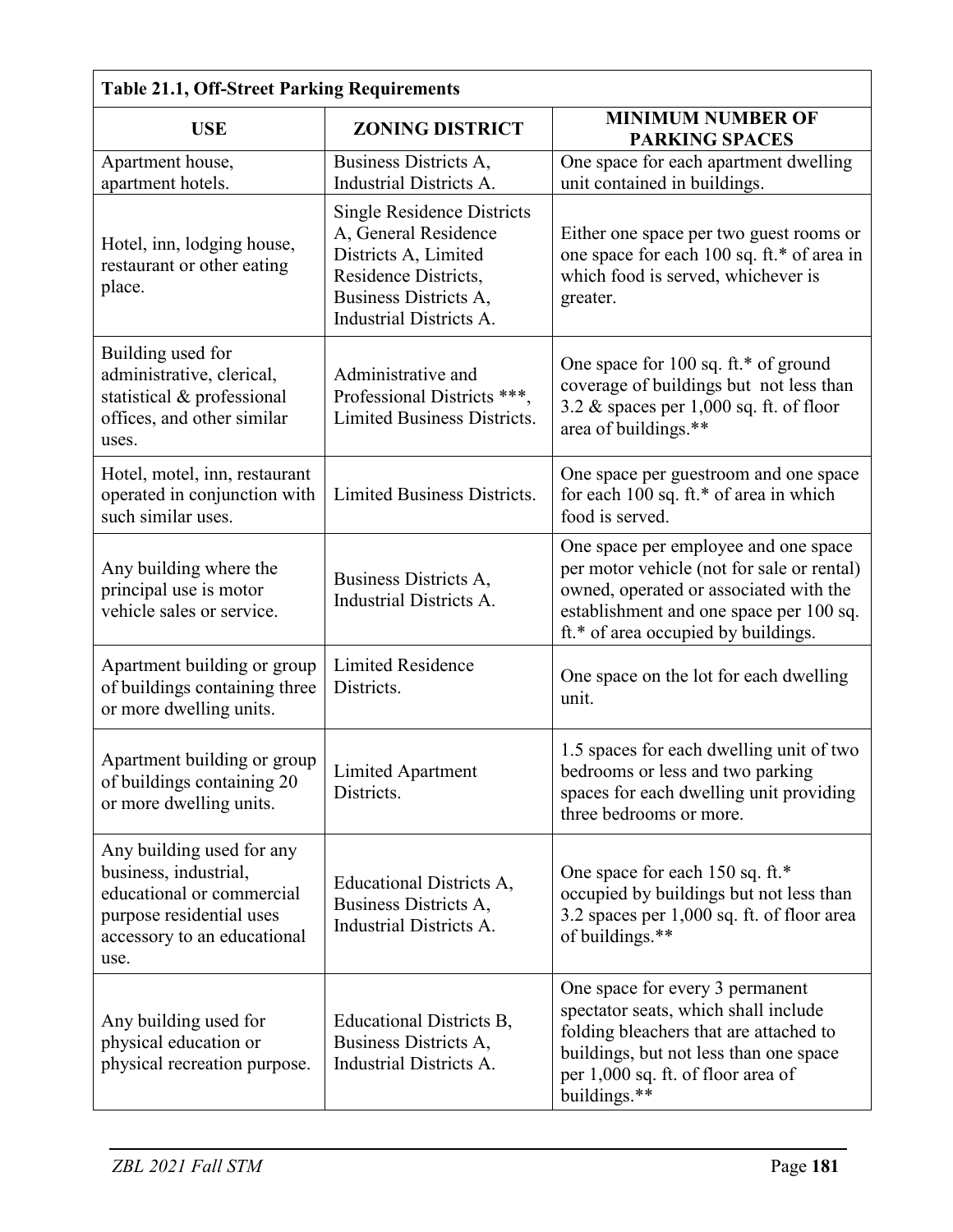| <b>Table 21.1, Off-Street Parking Requirements</b>                                          |                                                                                                               |                                                                                                                                                                 |  |  |  |
|---------------------------------------------------------------------------------------------|---------------------------------------------------------------------------------------------------------------|-----------------------------------------------------------------------------------------------------------------------------------------------------------------|--|--|--|
| <b>USE</b>                                                                                  | <b>ZONING DISTRICT</b>                                                                                        | <b>MINIMUM NUMBER OF</b><br><b>PARKING SPACES</b>                                                                                                               |  |  |  |
| Any allowed use with or<br>without a special permit.                                        | Lower Falls Village<br><b>Commercial District.</b>                                                            | 3.2 spaces per $1,000$ sq. ft.* of first<br>floor area of buildings.** 2 spaces per<br>1,000 sq. ft.* of upper floor space in<br>excess of 4,000 sq. ft.** **** |  |  |  |
| Assisted Elderly Living,<br>Independent Elderly<br>Housing.                                 | Residential Incentive<br>Overlay District.                                                                    | 0.65 spaces per dwelling unit.                                                                                                                                  |  |  |  |
| Conventional Multi-Unit<br>Housing                                                          | Residential Incentive<br>Overlay District.                                                                    | 2 spaces per dwelling unit.                                                                                                                                     |  |  |  |
| Nursing Home and/or<br>Skilled Nursing Facility.                                            | Residential Incentive<br>Overlay District.                                                                    | 1 space for 5 nursing home beds.                                                                                                                                |  |  |  |
| Any building used for any<br>business, industrial,<br>educational or commercial<br>purpose. | <b>Wellesley Square</b><br>Commercial District,<br><b>Business Districts,</b><br><b>Industrial Districts.</b> | One space for each 150 sq. ft.* of<br>ground coverage of buildings but not<br>less than 3.2 spaces per 1,000 sq. ft. of<br>floor area of buildings.**           |  |  |  |
| <b>Town House</b>                                                                           | Town House,<br>General Residence,<br>General Residence A.                                                     | Two spaces on the lot for each dwelling<br>unit.                                                                                                                |  |  |  |
| Any residential use                                                                         | Linden Street Corridor<br><b>Overlay District</b>                                                             | 2.5 spaces per one, two or three<br>bedroom unit.                                                                                                               |  |  |  |
| Any nonresidential use                                                                      | Linden Street Corridor<br><b>Overlay District</b>                                                             | 5 spaces for each 1,000 square feet of<br>ground coverage of buildings*, but not<br>less than 3.2 spaces per 1,000 square<br>feet of floor area of buildings.** |  |  |  |

For purposes of the above parking requirements, any increase in on-street parking spaces included in a proposed Linden Street Corridor Overlay District Development Site at the expense of the proponent shall be counted towards satisfaction of the off-street parking requirement.

- Computed to the nearest ten square feet.
- \*\* Floor area shall be the sum of the horizontal areas of the several floors (including basement) of a building to the nearest 100 square feet, except that such floor area as is provided for deck parking or other in building parking shall be counted for required parking space and not in figuring floor area for which parking must be provided. For the purpose of computing the requirements, the area shall be measured from the exterior surface of the exterior walls.
- \*\*\* No parking facilities other than those for transient motor vehicles shall be located between the principal building and the principal street line.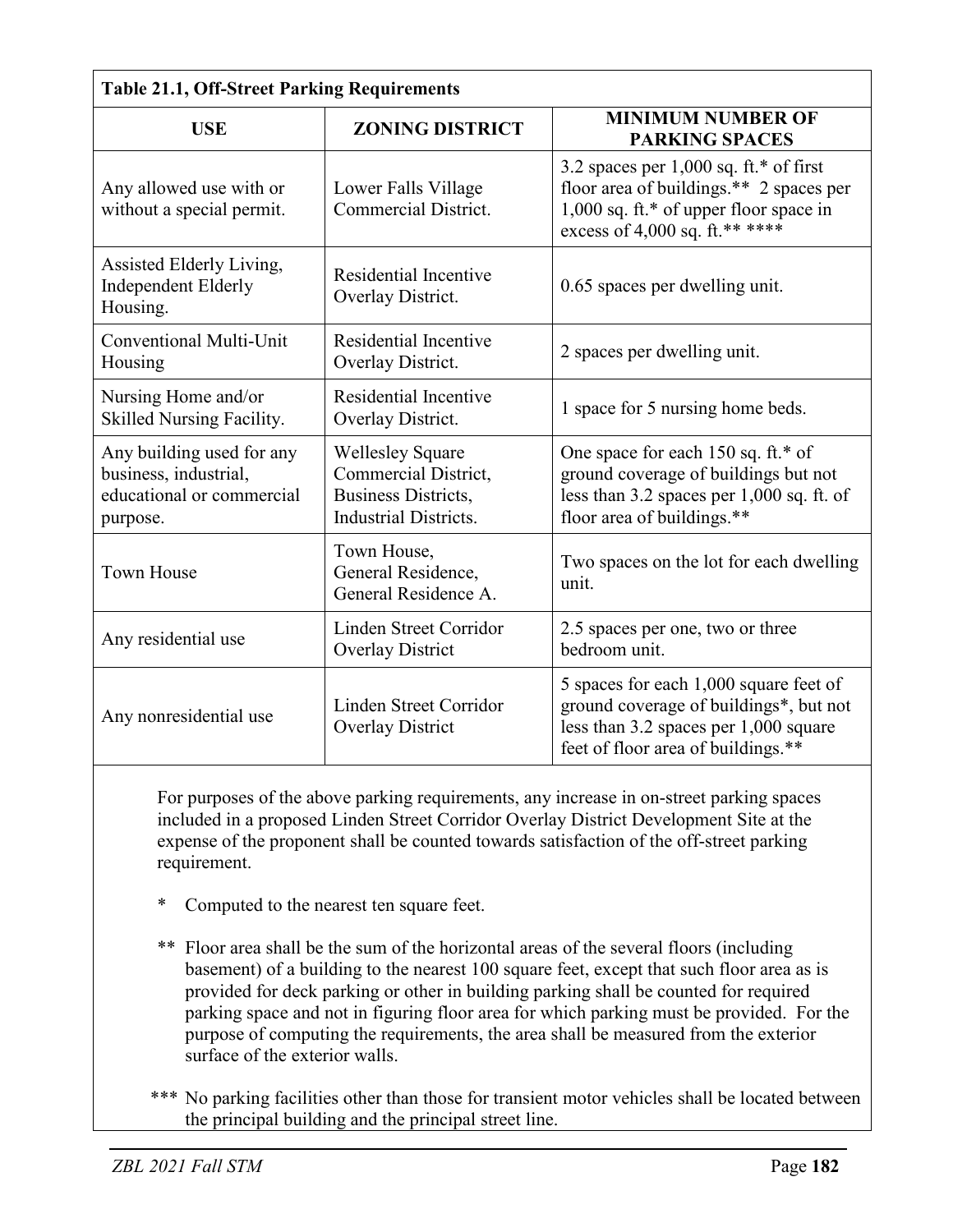| <b>Table 21.1, Off-Street Parking Requirements</b> |                                                                             |                                                                                                                                                                                                                                                                                          |  |  |
|----------------------------------------------------|-----------------------------------------------------------------------------|------------------------------------------------------------------------------------------------------------------------------------------------------------------------------------------------------------------------------------------------------------------------------------------|--|--|
| <b>USE</b>                                         | <b>MINIMUM NUMBER OF</b><br><b>ZONING DISTRICT</b><br><b>PARKING SPACES</b> |                                                                                                                                                                                                                                                                                          |  |  |
|                                                    | excluding uninhabitable basement areas.                                     | **** If any portion of a parcel is within 600 feet of any portion of a public parking area or<br>areas, having individually or jointly 50 or more parking spaces, off-street parking shall be<br>provided at a ratio of 2.5 spaces per 1,000 gross square feet of commercial floor area, |  |  |

# 3. Development Standards

Each parking area hereafter devoted to the off-street parking of fifteen (15) or more vehicles regardless of whether said parking area is required by this Bylaw, shall comply with the standards as hereinafter set forth:

## Design

a. Parking spaces and maneuvering aisles shall have the minimum dimensions set forth in the following table:

| Angle of Parking          | Width of Parking<br>Space | Depth of Parking<br>Space | Width of Maneuver<br>Aisle |
|---------------------------|---------------------------|---------------------------|----------------------------|
| $61^{\circ} - 90^{\circ}$ | 8'6''                     | 18'                       | 24'                        |
| $46^{\circ} - 60^{\circ}$ | 8'6''                     | 18'                       | 18'                        |
| $45^\circ$                | 8'6''                     | 18'                       | 15'                        |
| Parallel                  | 8'0''                     | つつり                       | ירו                        |

# MINIMUM PARKING SPACE AND AISLE DIMENSIONS FOR PARKING AREAS (in feet)

Parking spaces for the exclusive use of handicapped individuals shall be provided in accordance with the Rules and Regulations of the Architectural Barriers Board.

Provided however, that compact car spaces having the minimum dimensions set forth in the following table may be used to satisfy up to a maximum of 30% of the off-street parking spaces required. Such spaces shall be designated for "Compact Cars Only" by signs or pavement markings.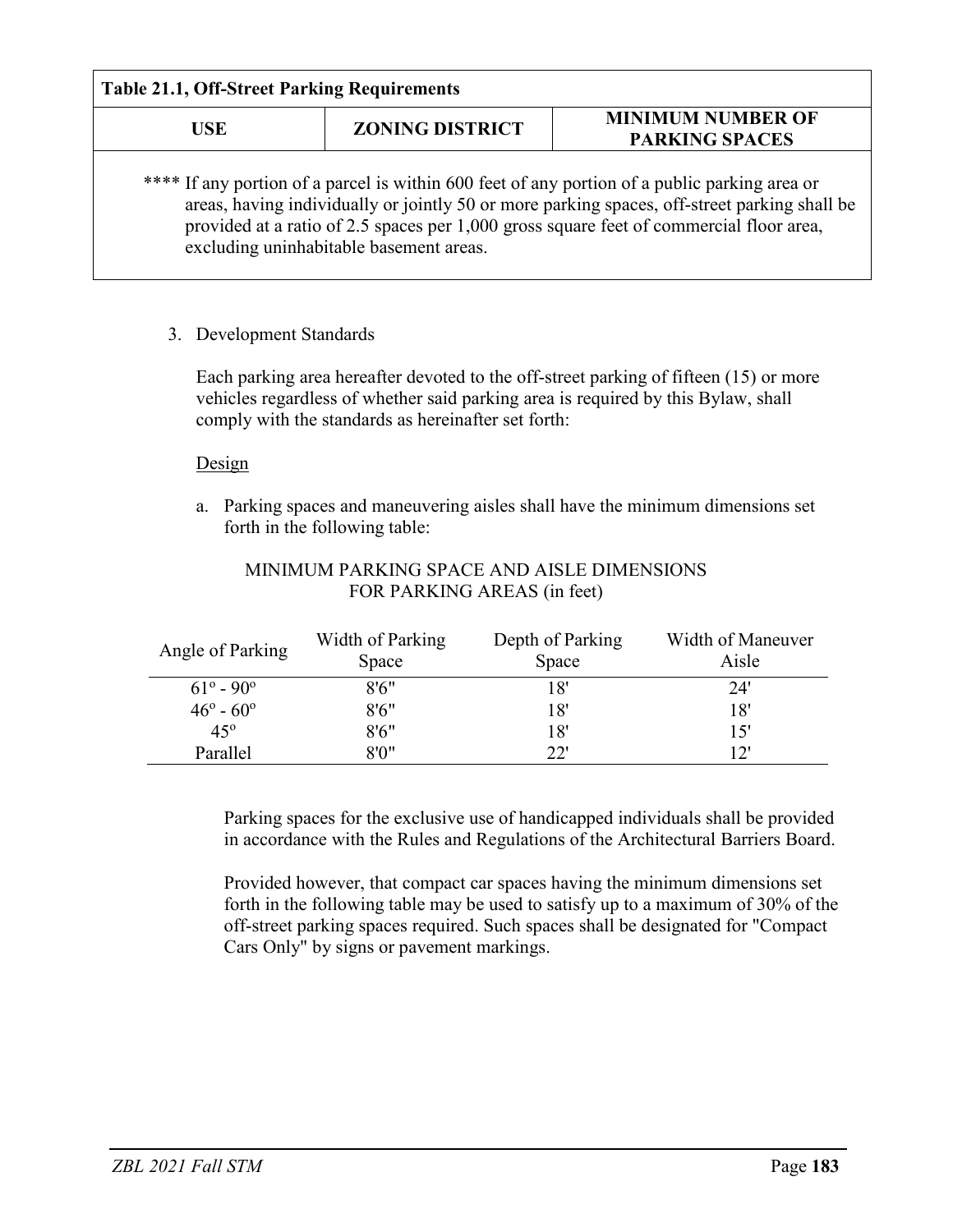## MINIMUM PARKING SPACE AND AISLE DIMENSIONS FOR PARKING AREAS (in feet) DEVOTED TO COMPACT CARS

| Angle of Parking          | Width of Parking<br>Space | Depth of Parking<br>Space | Width of Maneuver<br>Aisle |
|---------------------------|---------------------------|---------------------------|----------------------------|
| $61^{\circ} - 90^{\circ}$ | 7'6"                      | 15'                       | 24'                        |
| $46^{\circ} - 60^{\circ}$ | 7'6"                      | 15'                       | 18'                        |
| $45^\circ$                | 7'6"                      | 15'                       | 15'                        |
| Parallel                  | 7ΊΩ"                      | 1 Q'                      | 12'                        |

- b. The number of driveways permitting entrance to and for exit from a lot shall be limited to two per street line. Driveways shall be located so as to minimize conflict with traffic on public streets and where good visibility and sight distances are available to observe approaching pedestrian and vehicular traffic.
- c. The width of a driveway for one-way traffic shall be not less than twelve (12) feet as measured at its narrowest point. The width of a driveway for two-way use shall be a minimum of eighteen (18) feet and a maximum of twenty-four (24) feet, as measured at its narrowest point.
- d. All parking areas shall be so arranged and designed that the only means of access and egress to and from such areas shall be by driveways meeting the requirements of this Section.
- e. Driveways shall be arranged for the free flow of vehicles at all times, and all maneuvering spaces and aisles shall be so designated that all vehicles may exit from and enter into a public street by being driven in a forward direction.
- f. On any parking area in any District, all paved portions of all parking spaces and maneuvering aisles shall be set back five (5) feet from any wall of a building, and five (5) feet from any private or public way, or any lot line of any land in Residential Districts or used for residential, conservation or park purposes.
- g. Each required off-street parking space shall be designed so that any motor vehicle may proceed to and from said space without requiring the moving of any other vehicle or by passing over any other parking space, except where the parking area is attended or limited to employees.

# Construction

a. All required parking spaces, maneuvering aisles, and driveways shall have a durable, dustless, all-weather surface, such as bituminous concrete or cement concrete, and shall provide for a satisfactory disposal of surface water by grading and drainage in such a manner that no surface water shall drain onto any public way or onto any lot in other ownership and such surfaces shall be well maintained.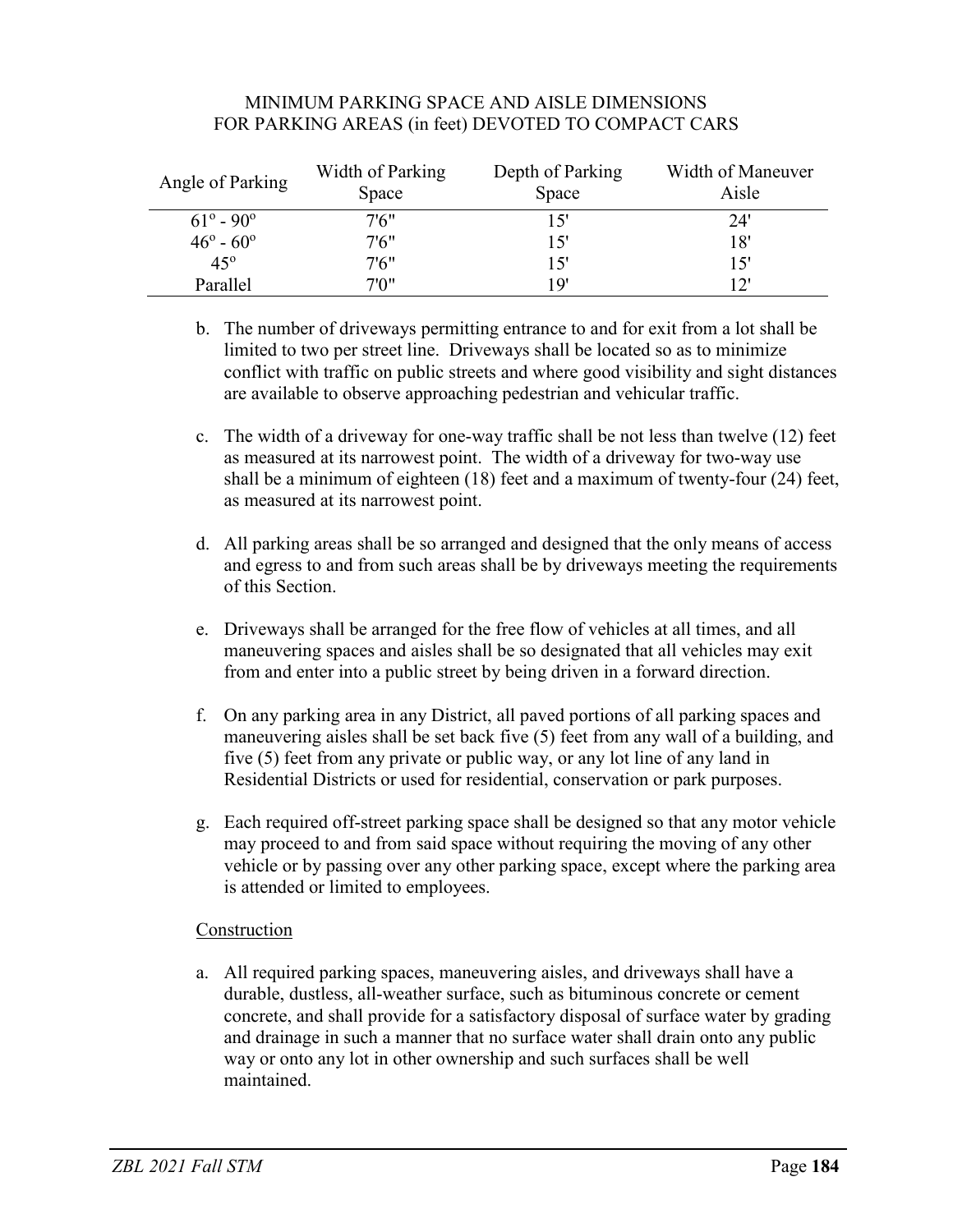- b. Parking areas in all Districts shall be provided with curbing, wheel stops, or other devices to prevent motor vehicles from being parked or driven within required setback areas or onto the required landscaped open space.
- c. In any parking area the surface shall be painted, marked or otherwise delineated so that each parking space is apparent.

# Landscaping

- a. For an outdoor parking area containing twenty (20) or more parking spaces, there shall be planted at least one tree for every ten (10) parking spaces on any side of the perimeter of such parking area that abuts the side line of a private or public way, or abuts the lot line of land in Residential Districts or land used for residential purposes.
- b. In any outdoor parking area a landscaped open space having an area of not less than 10% of the outdoor parking area on the lot shall be provided. A minimum of one half of the required landscaped open space shall be located in the interior of the parking area.
- c. Trees required by the provisions of this Section shall be at least two (2) inches in diameter at a height of five (5) feet at the time of planting and shall be of a species characterized by rapid growth and by suitability and hardiness for location in a parking lot. To the extent practicable, existing trees shall be retained and used to satisfy the provisions of this Section.

# **Screening**

Any parking, storage or service area which abuts Residential Districts or uses shall be screened from such Residential Districts or uses and any parking area shall be screened from a public or private way in accordance with the following requirements:

- a. Materials plant materials characterized by dense growth which will form an effective year-round screen shall be planted, or a fence or a wall shall be constructed, to form the screen. Where a grill or open-work fence or wall is used it shall be suitable in appearance and materials. Screening may consist of both natural and man-made materials. To the extent practicable, existing trees shall be retained and used to satisfy the provisions of this Section.
- b. Height screening shall be at least five (5) feet in height. Plant materials when planted, may be not less than 3 1/2 feet in height if of a species or variety which shall attain the required height and width within three (3) years of planting. Height shall be measured from the finished grade.
- c. Width screening shall be in a strip of landscaped open space at least five (5) feet wide, and so located as not to conflict with any corner visibility requirements or any other Bylaws of the Town.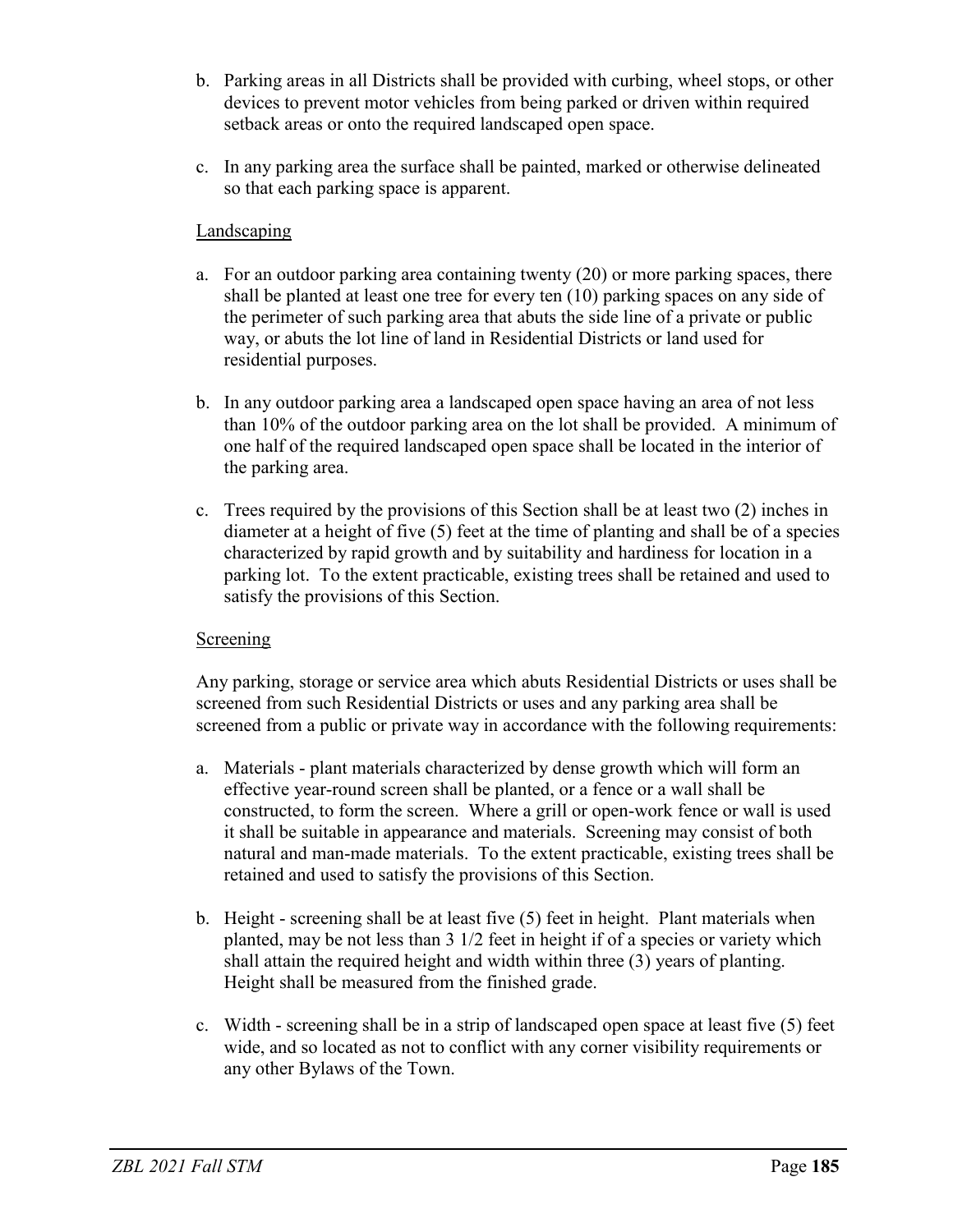- d. Maintenance all required plant materials shall be maintained in a healthy condition and whenever necessary replaced with new plant materials to insure continued compliance with screening requirements. All required fences and walls shall be permanently maintained in good repair and presentable appearance and whenever necessary they shall be repaired or replaced.
- e. Lighting all artificial lighting used to illuminate a parking or storage area, maneuvering space or driveway shall be arranged and shielded so as to prevent direct glare from the light source into any public street or private way or onto adjacent property.

# E. Administration

1. Permits

Any application for a permit for the activities listed in Section 21.C. shall be accompanied by a Parking Plan showing compliance with the requirements of this Section. For activities that constitute a Major Construction Project or Project of Significant Impact, the required Parking Plan shall be submitted to the Zoning Board of Appeals for review. The Zoning Board of Appeals shall grant a Parking Plan Permit if the requirements of this Section are satisfied. For all other activities, the required Parking Plan shall be submitted to the Building Inspector. The Building Inspector shall grant a Parking Plan Permit if the requirements of this Section are satisfied. If the Building Inspector or Zoning Board of Appeals, as applicable, determines that the Plan is not in compliance with this Section, they shall deny the application setting forth their grounds for denial in writing.

A Parking Plan shall include:

- a. The quantity, location, and dimensions of all driveways, maneuvering spaces and aisles, parking spaces, storage areas, and drainage facilities;
- b. The location, size, and type of materials for surface paving, curbing or wheel stops, landscaping, screening and lighting;
- c. The location of all building and lot lines; and
- d. Such other information as the Building Inspector or Zoning Board of Appeals, as applicable, may require.

The Plan shall be a drawing at a scale of 1 inch equals 20 feet or 1 inch equals 40 feet or at such other scale as the Building Inspector or Zoning Board of Appeals, as applicable, may direct.

Where necessary for the administration of this Section, the Building Inspector or Zoning Board of Appeals, as applicable, may require that the owner, operator or occupant of a lot or any building thereon, furnish a statement as to the number of employees customarily working at any one time on the premises. The Building Inspector or Zoning Board of Appeals, as applicable, may, at any reasonably time,